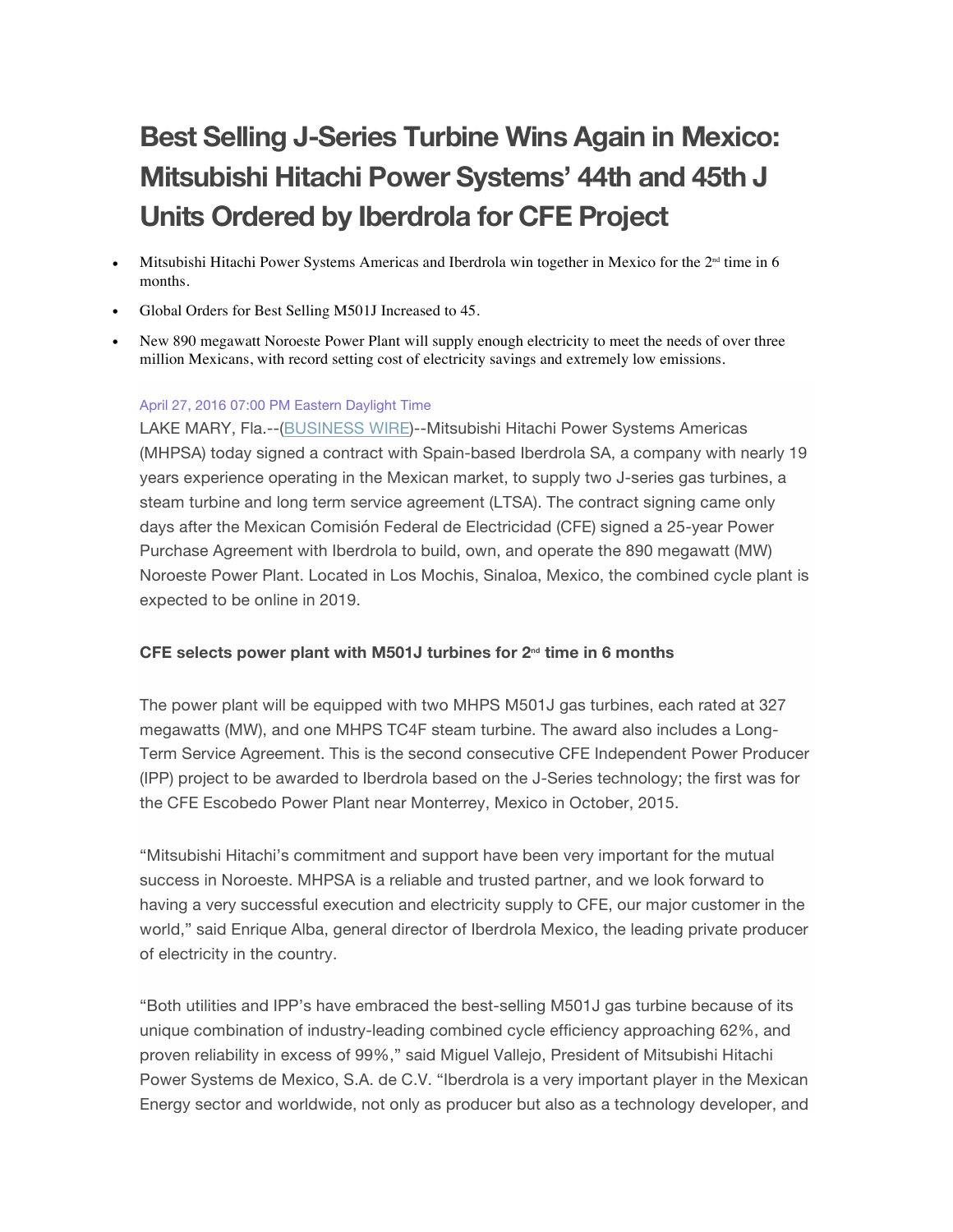now a strategic partner for MHPSA. Iberdrola's selection of the J-technology was strongly influenced by CFE's desire for proven operational experience and industry leading performance," added Vallejo.

Benefits of the M501J include:

- Lowest Cost of Electricity: In combined cycle operation, the J-Series gas turbine provides industry-leading fuel efficiency, maintenance cost, and plant cost. This combination of cost savings and fuel efficiency enables J-technology power plants to deliver the lowest cost of electricity in the industry.
- Operational experience: With 45 units ordered, 19 units in commercial operation and over 232,000 cumulative operating hours, the M501J stands alone in its 300 MW+ size range. No other 60 Hz product in this size range has even a single hour of operating experience.
- Reliability: The J-series has demonstrated over 99% reliability in commercial operation, a new standard for the power generation industry.
- Environmental Performance: Emissions of greenhouse gasses are lower than any other combined cycle power plant in operation today, and are 60% lower than a comparable coal-fired power plant.
- Flexibility: The rapid start and turndown capability of the newest generation of combined cycle power plants make them a great compliment to intermittent renewable power resources.

### **About Mitsubishi Hitachi Power Systems Americas, Inc.**

Mitsubishi Hitachi Power Systems Americas, Inc. (MHPSA) is a wholly owned subsidiary of Mitsubishi Hitachi Power Systems Ltd. Headquartered in Lake Mary, FL, MHPSA employs over 2,000 in the Americas and has the world's most modern heavy duty gas turbine and steam turbine factory, located in Savannah, GA. MHPSA utilizes three OEM and non-OEM parts and repair centers to provide service parts and repairs to a rapidly expanding installed base throughout the Americas. Products and services for the electric power generation industry include the world's largest and most efficient gas turbines, steam turbines, and geothermal turbines, boiler, and environmental control systems. Learn more at www.mhpsa.com.

## **Contacts**

**Mitsubishi Hitachi Power Systems Americas, Inc.** *Media Contact:* David Rosenberg, +1 407-562-0563 David.Rosenberg@mhpowersystems.com